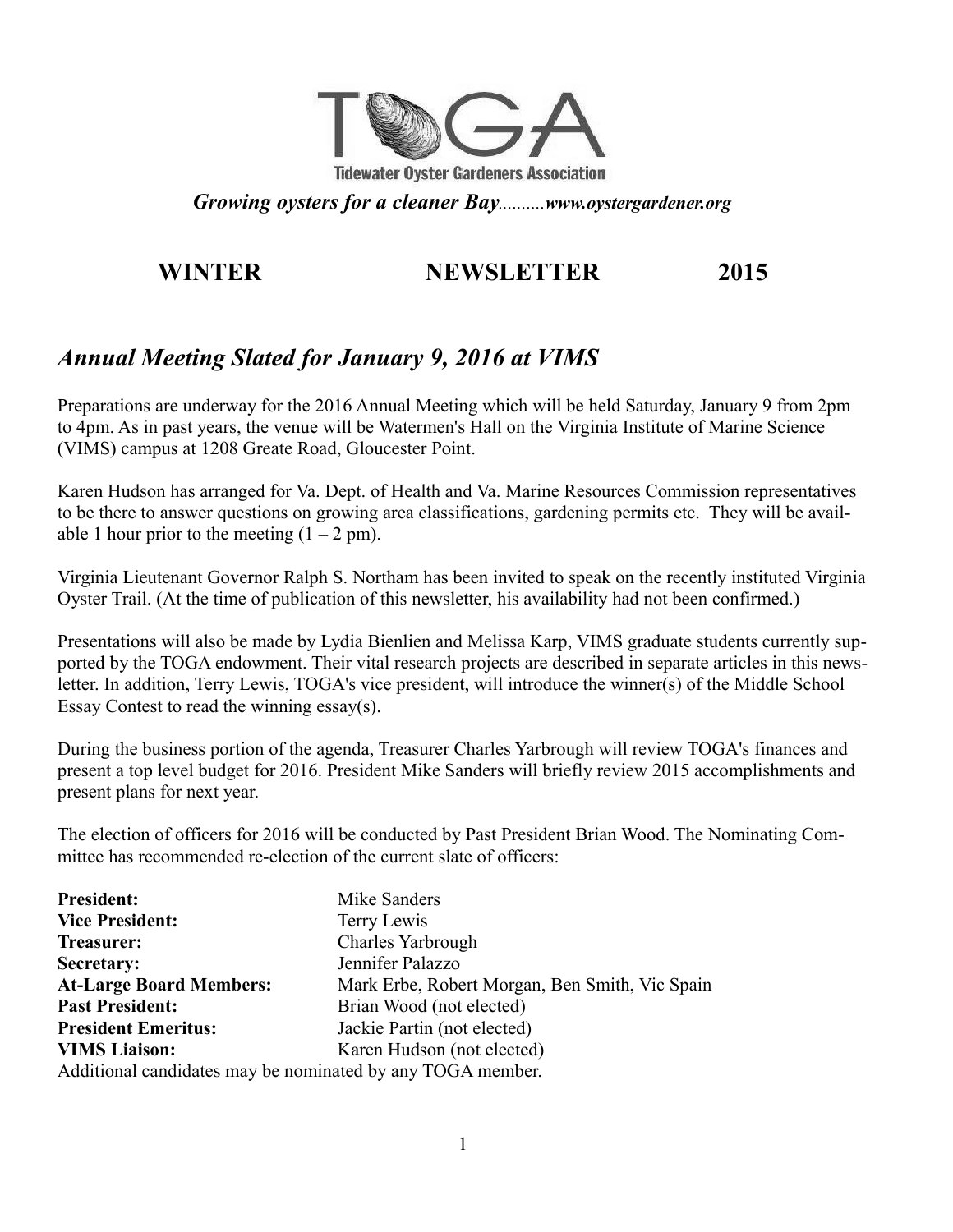The meeting will be followed by a potluck reception which, in the past, has featured delicious oyster specialties prepared by the membership. Bragging rights for the best oyster stew are up for grabs again this year. If you would like to bring a dish or otherwise help with the refreshments, please contact Ann Wood at awood45858@aol.com.

#### **Update on the TOGA/VIMS Fellowship Endowment (Honoring Jackie Partin and Mike Osterling)**

It was April 2011 when we established the endowment with VIMS for the purpose of supporting graduate students enrolled in the School of Marine Science of the College of William and Mary researching oysters and shellfish and, more broadly, the ecological restoration of the Chesapeake Bay. Thanks to many donors, volunteer fund raisers and float builders (float sale proceeds are donated), the endowment is currently funded at over \$103,000, and including earnings the total has reached over \$113,000. In addition, it has now provided financial assistance to five graduate students who have been doing valuable research. Our first graduate student was PhD candidate Wenda Quidort, who worked on developing genetic techniques to detect and monitor adenoviruses in Chesapeake Bay waters and shellfish. She has since received her PHD and teaches biology, chemistry and physics at Hudson Valley Community College in Troy, NY. Our second recipient was Masters student Brendan Turley who is now working on his Master's Thesis on population genetics. His project involves tracking oyster restoration efforts in the Lafayette River using model predictions and genetic markers. PhD candidate Ann Arfken is finishing up her second year studying the role of oyster microbiomes in the nitrogen cycling processes of oyster reefs.

Our two most recent student recipients introduce themselves below. They plan to give us a brief description of their work at the Annual Meeting.

*Hello TOGA members! My name is Lydia Bienlien and I am thrilled to have received a TOGA fellowship this year. I am happy to take the opportunity to tell you a bit about myself. I am in the third year of my Master's program at the Virginia Institute of Marine Science (VIMS) under the direction of Dr. Ryan Carnegie, who runs the Shellfish Pathology Laboratory. I was born in Fort Collins, Colorado, but moved around quite a bit when I was younger. I was homeschooled through high school and then went to college at Morningside College in Sioux City, Iowa. While there, I was on the varsity teams for both soccer and track and field and became an academic All-American. I graduated from Morningside summa cum laude and was awarded the Outstanding Graduate Award in Sciences, an award to the top graduating student of all the scientific departments. I double majored in biology and chemistry and, after being part of the Research Experience for Undergraduates (REU) program at VIMS the summer after my junior year, I knew I wanted to do marine research.* 

*My research at VIMS involves oysters, parasites, and bacteria. The oyster I am studying is, of course, Crassostrea virginica. Perkinsus marinus is a parasite of this oyster that causes the disease "dermo." This parasite thrives in moderate to high salinities and can be found in almost all oysters in those salinity ranges. P. marinus can and has killed many oysters in the Chesapeake Bay. So where do the bacteria come in? Two bacteria in particular, Vibrio vulnificus and Vibrio parahaemolyticus, cause food-borne illnesses associated with consumption of raw oysters in humans. These bacteria do not harm the oyster though. Despite the measures taken by the oyster industry to reduce the risk of V. vulnificus and V. parahaemolyticus, the reported number of people getting sick from oyster consumption has drastically increased in the last few years. One important question has been why some oysters carry high Vibrio burdens, which may translate to higher consumption risk, while others do not. My project investigates whether P. marinus in the oyster may be influencing tissue levels of Vibrio, since P. marinus is so prevalent and infects oysters at such high levels. In fact, both P. marinus and the bacteria can be found in the same tissues within the oyster, so it is reasonable to ask whether they are interact-*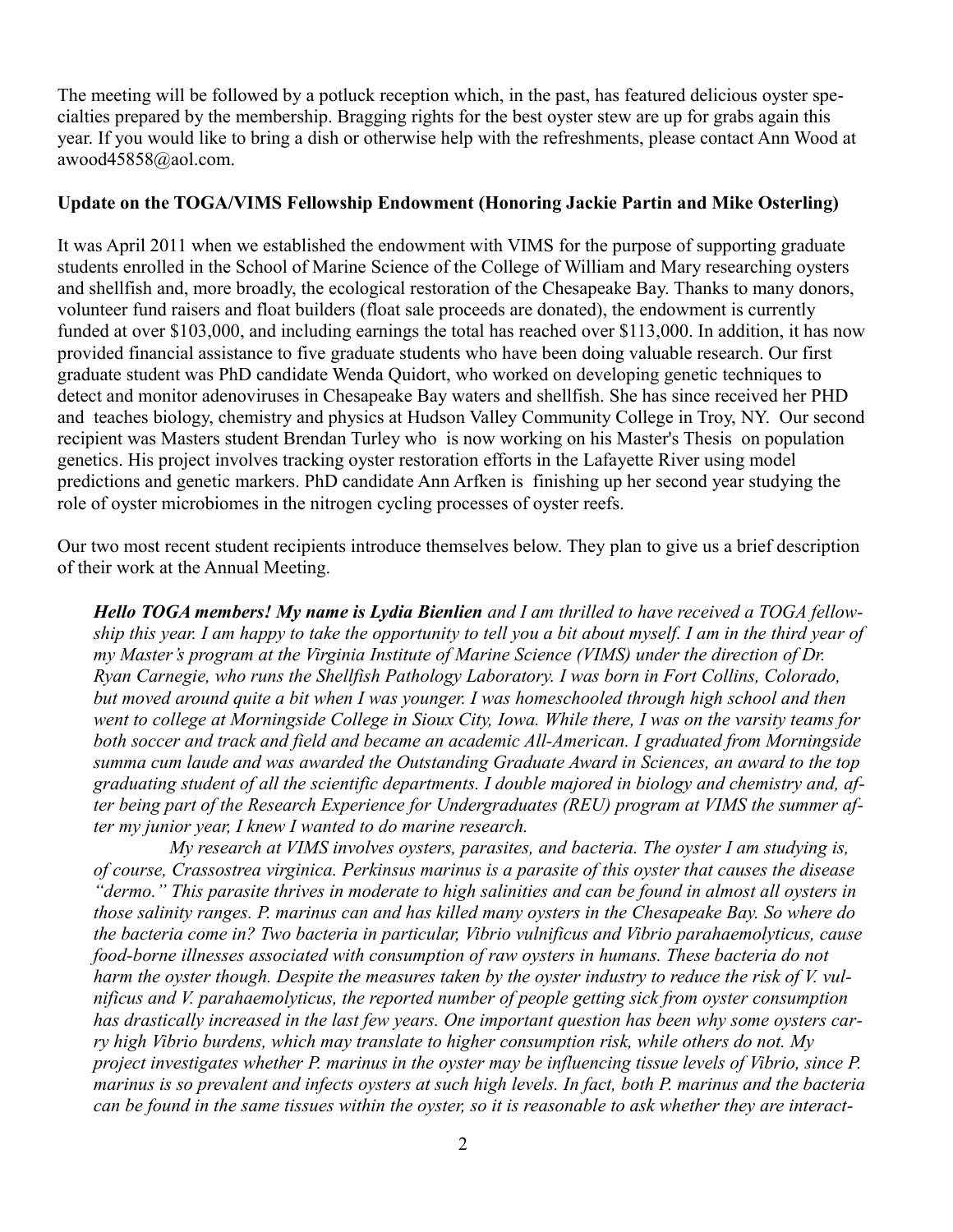*ing. Answering this question could guide shellfish management in the Chesapeake Bay and also has relevance for the oyster industry in terms of breeding and selection of oyster lines. I am pleased that my research is interdisciplinary, touching on shellfish ecology and sanitation, oyster biology, parasitology, and microbiology, and I am so appreciative that TOGA is supporting me while I pursue this work.*

*Greetings Tidewater Oyster Gardeners! Hello, my name is Melissa Karp, and I am currently in my final year of my Master's degree at the Virginia Institute of Marine Science. I am working with my major advisor, Rochelle Seitz, and committee members Mark Luckenbach, John Brubaker, and Mary Fabrizio to study the role of restored oyster reefs as important habitat and feeding grounds for a diversity of Bay organisms.* 

*A little background on myself: I grew up in a suburban town about 30 minutes outside of Philadelphia. I then moved up to Boston for my undergraduate education at Tufts University, where I got a B.S. in Biology and Environmental Science. During my time at Tufts I actively sought out opportunities to get involved in marine science research, and was selected to be a NOAA Hollings Scholar. As part of the scholarship I had the opportunity to work in a NOAA research lab during the summer between my junior and senior years. This research experience solidified my desire to pursue a career in marine science and continue on to graduate school. Outside of academics, I played on the varsity field hockey team all 4 years, and was lucky enough to end my career by being part of the DIII National Championship winning team!* 

*A little about my research: My thesis research is entitled "Structural complexity and location affect the habitat value of restored oyster reefs: implications for restoration". The main goals of my research are to (1) determine the diversity and abundance of organisms that live on restored reefs in the Virginia portion of the Chesapeake Bay, and (2) examine how the structural complexity, or arrangement of the oyster shell material, and location of the reefs affect the abundance of those organisms and predator-prey interactions on the reefs. The hope is that this information will help guide resource managers in selecting areas for restoration and designing oyster restoration projects that will successfully provide quality habitat and increased productivity. To accomplish these goals I am conducting both field surveys of restored reefs throughout the Virginia portion of the Bay and controlled laboratory experiments.* 

Thanks to Jennifer Dillon, VIMS Associate Director of Development and TOGA member, for coordinating the input from VIMS and our graduate students above. If you would like to donate to the Endowment online, please go to **[www.oystergardener.org](http://www.oystergardener.org/)** and click on **TOGA/VIMS Endowment** at the bottom of the home page. To donate by mail, please make checks out to "VIMS Foundation," noting "TOGA Fellowship Endowment (3506)" in the memo section, and mail to Virginia Institute of Marine Science Foundation, c/o The College of William and Mary, P.O. Box 1693, Williamsburg, VA 23187-8779. All donations are tax deductible. The TOGA Board wishes to express its gratitude to all who have supported this effort. -- Vic Spain, MOG

> *Your best source of TOGA information is at [www.oystergardener.org](http://www.oystergardener.org/)*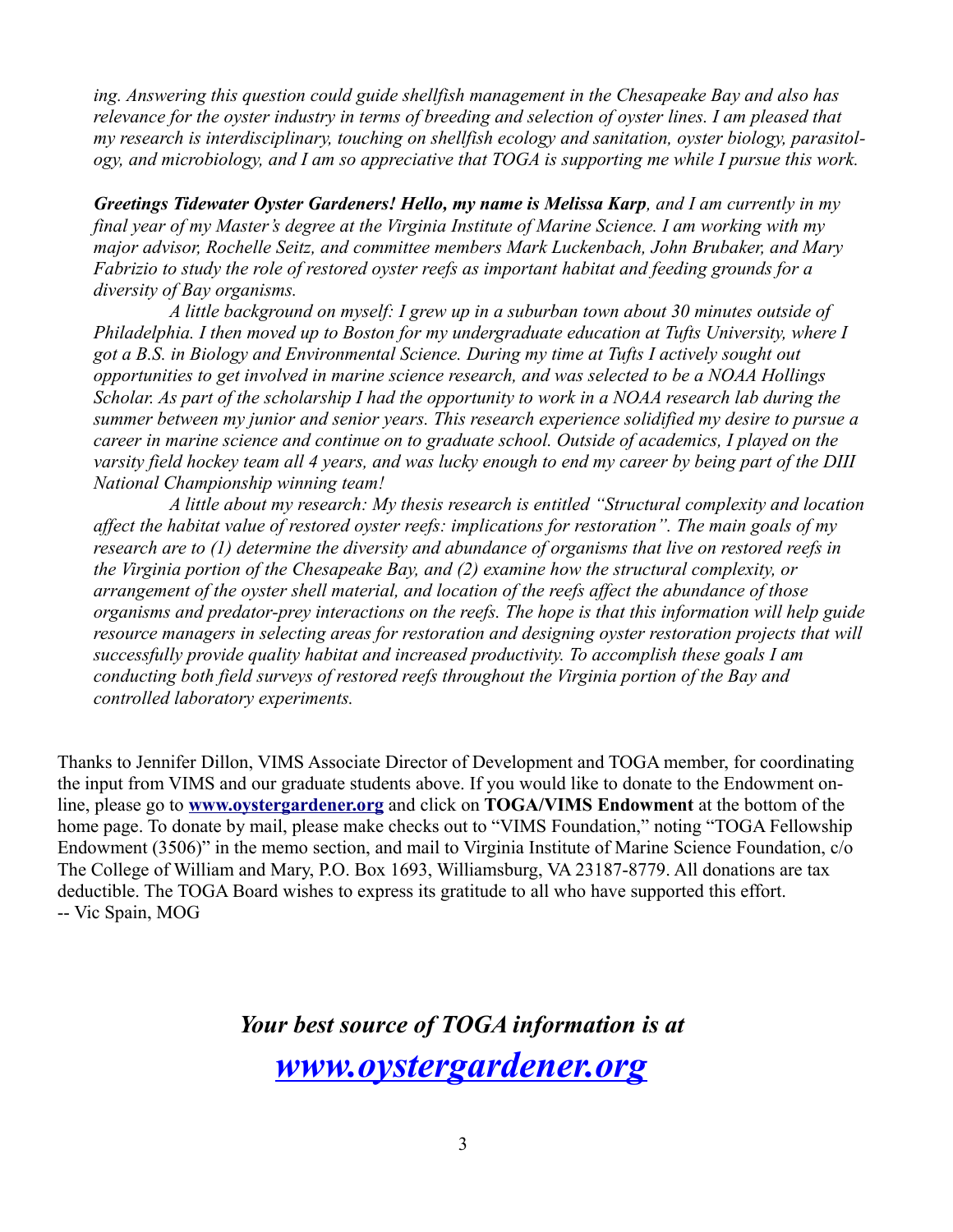# *Enjoy Fall at Stratford Hall!*



E & OYSTER FESTIVAL

This year's festival (September 19 and 20) honored TOGA's past Vice President,the late Mike Todd, who successfully started TOGA's participation in this event. Thousands enjoyed wines from Virginia wineries and oysters from Chesapeake Bay and Tidewater growers. The oysters were steamed, roasted and on the half shell. There were other specialty foods, arts and crafts, kids activities, educational talks, and much more! As a direct result of this event, thousands of people have a better awareness of the joy and benefits of oyster gardening. TOGA is most proud of the volunteers who were essential to the success of this event. Following is from **Laura Todd** who did a fabulous job

representing TOGA in organizing the event.

*Whether it was setting up tables and chairs, adding tartar sauce, passing out wine glasses, consolidating oyster shell reclamation baskets, filling cocktail sauce containers, getting more raw oysters, passing out raw and cooked oysters, taking orders, explaining how to build an oyster cage or how to get started growing oysters or whatever else needed to be done, YOU, the TOGA volunteers, made it happen. Chef Pete even let one of our volunteers take over the Rappahannock River Oyster's grill while he was presenting in the education tent! We cannot adequately express in words the gratitude and appreciation that Mike Sanders and I want to extend to each of you. We had the largest volunteer turnout ever (45 over the 2 days) for any event and all were definitely needed during the peak periods. Special recognition is due to the latest MOG class for having 44% participation. The Stratford Hall management and staff repeatedly stopped both Mike and I to express their heartfelt appreciation and ask that we pass it on to you. The most common phrase, "OMG we could NEVER do this without your amazing people!!!"* 

#### **2015 Fall Oyster Float Building Workshop**

A forecasted tropical storm with coastal flooding, for the first Saturday in October, caused this event to be postponed to Saturday, October 17. In the days preceding the postponed event TOGA used our website, Facebook page and email to inform our membership of the rescheduled event.

A beautiful fall day was enjoyed by all who attended this year's Oyster Float Building Workshop at the VIMS Hatchery. This year, as in the past, TOGA offered the Taylor Float, Flip Float and "Float Repair" station. Several vendors were there selling various accessory products and oyster spat/seed. Participants also had an opportunity to purchase TOGA caps and shirts. At the TOGA information tent MOGs chatted with several participants about oyster gardening and the TOGA VIMS Fellowship. The Chesapeake Bay License Plate applications were available.

This year's workshop resulted in 8 floats being built and over 110,000 oyster spat/seed being distributed by the vendors. The olden days of rubber hammers and 2x4s for bending wire are no more; TOGA's new Big Bendito made bending wire a quick and fun task for float builders and those watching. Thank you to the volunteers who helped make this workshop successful. Next year's Oyster Float Building Workshop is planned for the first Saturday in October.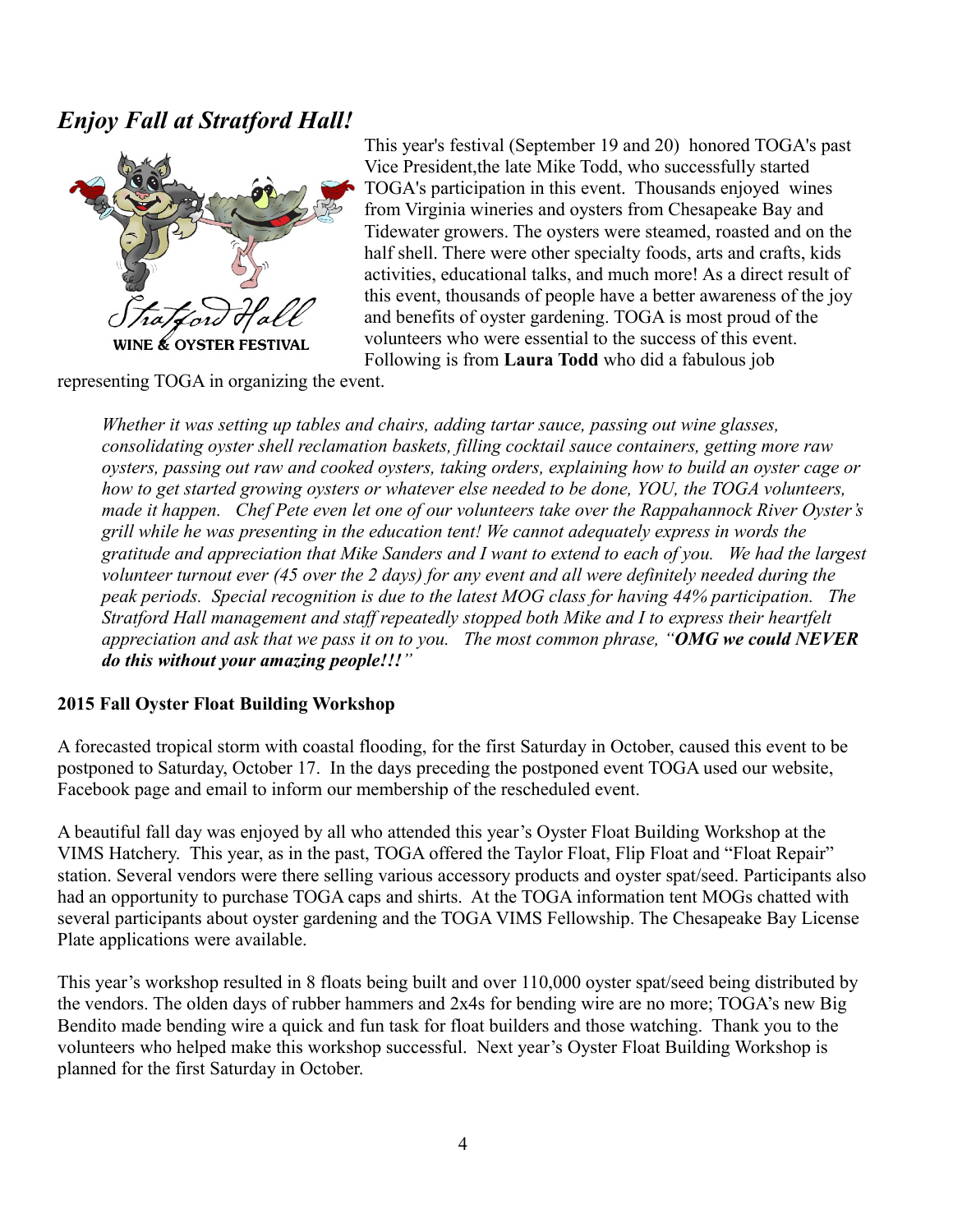TOGA volunteers put in a lot of effort this year building Prebuilt Floats and Devices to raise money for the TOGA VIMS Fellowship. TOGA sold over 54 Pre-Built Floats and Devices at this workshop; and when combined with the Spring Workshop Sales, over \$4,600 was raised for the TOGA VIMS Fellowship in 2015. Thank you to all for using the order form to insure that we had your desired float or device available for you at the workshop. - - Charles Yarbrough, MOG

# **6th Annual Virginia Half-Shell Oyster Tasting Event 2015**

Fine, fair, end of October weather and fantastic oysters supplied by six Virginia oyster growers: Great Wicomico, Rappahannock, Chessie, Chapel Creek, Morattico Creek, and Mobjack Bay Oyster Companies, provided attendees a chance to taste the difference of oysters grown in various parts of the Bay. Kelsick Specialty Market (the delightful facility of the day's festivity) rounded out the taste experience with fine Spirits, delicious brats, oyster and Brunswick stew. Many TOGA raffle prizes were happily won by those present; including Vic Spain's portable shucking table, TOGA oyster cages, Ann Wood's Beach Glass art and Katie Bruneault's lovely Oyster Art. A great day was had by all.

This conception of TOGA's Oyster tasting events was created with the specific intention to introduce oyster lovers to the different tastes of Virginia's grown bivalves. And now oyster tasting has blossomed to numerous events all over the Tidewater. TOGA Oyster Tasting Event over the past six years has presented oyster tasting to over 1000 attendees. TOGA feels it accomplished a very important job introducing oyster lovers to Virginia oyster aquaculture and creating relationships with local oyster growers with opportunities of tasting their bivalves.



**Special thanks to all our volunteers that came out on Halloween to help: our six oyster growers, Deborah Pratt plus sister Clementine for shucking demo/lessons including shucking competition and lastly but not least, Kelsick Specialty Market 's crew. Plus we need to mention Vic Spain's new fashion line of TOGA head dress. See picture of the Marsh Monster with Clementine and Deborah . Mission accomplished and job well done. Stay tuned for next year's planned OTE. --** Ann Wood

#### **Middle School Students Encouraged to Write an Essay to Win Fabulous Prizes**

The December 15th deadline for the second annual TOGA Middle School Essay contest is fast approaching, so please encourage any aspiring young students to get their pens out and send in an entry!

After a very successful initial Middle School Writing Contest, the Tidewater Oyster Gardeners Association (TOGA) is sponsoring the Second Annual Middle School Writing Competition, with three prizes of \$150, \$100, and \$50 for first, second and third places respectively. The theme of the essays is "Consider the Oyster"- a wide open category that must include an essay based on oysters.

The competition is open to all Virginia students in grades 6, 7 and 8. Home-schooled students are welcome to enter.

Prizes will also include gear from outdoor sports businesses and Supporting Members of TOGA. Winners will be announced and awards presented at the Tidewater Oyster Gardeners Association annual membership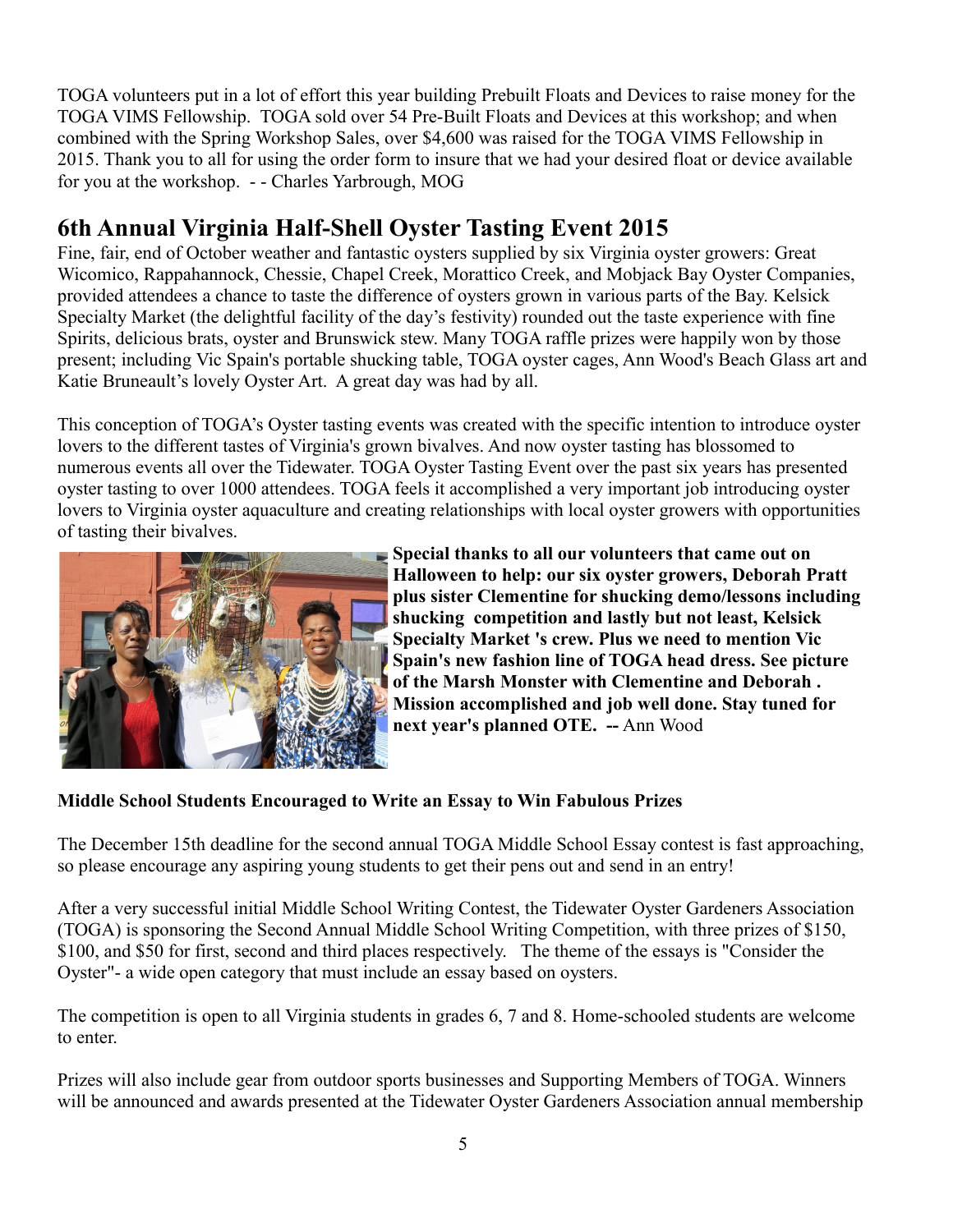meeting at the Virginia Institute of Marine Sciences on January 9, 2016. The winner's parents, a mentor, or a teacher may be guests of TOGA for the presentation event. The winning entries will be read by the students at the awards program during the Annual Meeting.

The three top winners will be published on the TOGA Web site, and may be published in other publications or web sites, including the Virginia Outdoor Writers Association website.

The article should be written in WORD format and attached to an e-mail. The submissions can be made between now and the December 15, 2015, deadline. For more information go to [www.oystergardener.org.](http://www.oystergardener.org/)

"If you know of any aspiring young writers, please encourage them to enter the contest," said Brian Wood, Past President of TOGA. "This is a great way to involve young people in learning about oysters, and having their work published gives young writers the recognition that could lead to many wonderful careers," he said.

# **Virginia Oyster Trail Launched with Fanfare and Great Food at the Tides Inn**

The Virginia Oyster Trail was launched by Governor Terry McAuliffe at the Tides Inn in Irvington, VA on November 9th. The Oyster Trail is a major tourism development project that will connect tourists to oyster purveyors, raw bars, restaurants, and oyster culture on the Northern Neck, Middle Peninsula, and the Eastern Shore.

Governor McAuliffe said he wants to make what oysters are to Virginia the same as what lobsters are to Maine. "Virginia produces the best oysters in the world, and as the oyster industry continues to grow we want it to be known that Virginia is the Oyster Capital of the East Coast," he said. Last year Virginia's oyster harvest increased more than 24%, surpassing 650,000 bushels. "We have seen yet another year of remarkable growth in our oyster industry. Our oysters are delicious, harvested sustainably, and provide good jobs for hard-working Virginia watermen. When it comes to oysters, Virginia is all in," said McAuliffe. This year's harvest was the highest since 1986. It is a 61% increase over the harvest of 2012.

The Oyster Trail features seven different oyster regions that produce oysters with distinct flavors, offering an oyster for every palate, according to Rita McClenny, President and CEO of the Virginia Tourism Corporation. "The Virginia Oyster Trail will allow travelers to experience the state in a new way by pairing oysters with other Virginia products and learning more about the area they come from. This experience will be a new reason for travelers to visit Virginia," she said.

After the ceremony there was plenty of great food and beverages, featuring the seven areas on the Oyster Trail. Thanks to Joanie Carter for including TOGA in the event. Joanie and Vice President Terry Lewis made numerous good contacts for the organization and had a chance to speak briefly with the Governor to acquaint him with the educational mission of TOGA. -- Terry Lewis, MOG

#### **Update on the 2015 Master Oyster Gardener Class**

The new MOG class has been moving along in targeting the 50 volunteer hours committed to when taking the class. New MOG's have been building floats, manning education booths and outreach activities. Doug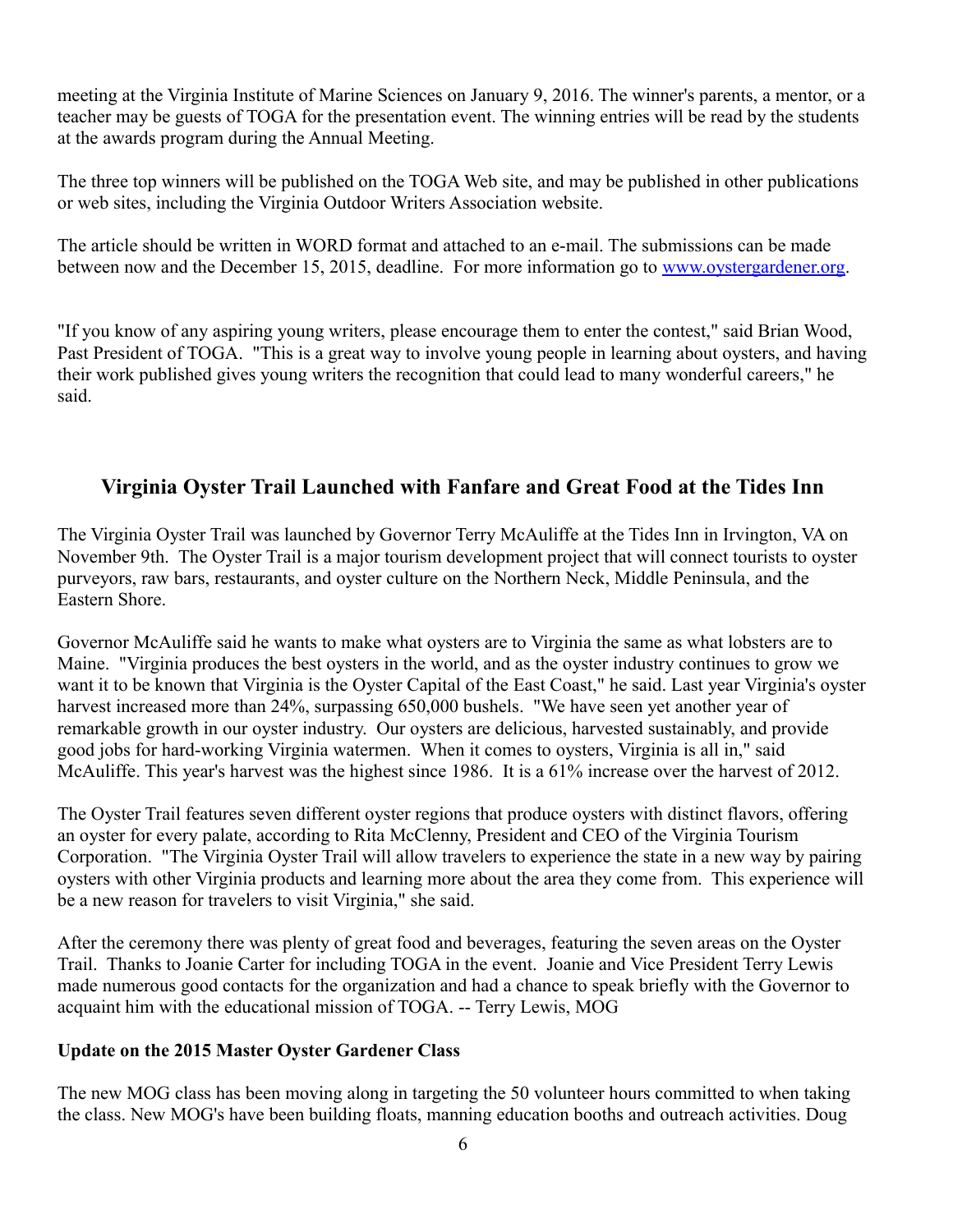Schaefer has completed his hours and we have four with over half the hours completed. We have lost one member who has moved to Utah, although she is finding oyster fossils there. David Singletary and Lauren Broccoletti are assembling display boards and wire-bending equipment to promote oyster gardening on the Peninsula and Va. Beach area where we have not had an outreach coordinator. I think we have all hours upto date on their participation. -- David Singletary, MOG ‐

**Veteran MOGs, we still need you too.** If you are a graduate MOG and a current TOGA member, we will assume you are an active MOG unless we hear different. So please update your status with Nancy Smith who is keeping track of all MOGs. You can contact her at nancy smith@verizon.net , 804-435-8756. Please let Nancy know if you are still active as an MOG and make sure she has all of your contact info. Nancy will try to maintain the status of all MOGs and keep them informed of activities where they may be interested and needed. If you consider yourself "retired" as an MOG, then let her know that as well and we will respect your privacy.

### **TOGA Dues for 2016**

TOGA membership dues of \$15 per family are due in January 2016. Non-profit organizations depend upon their membership to sustain the efforts of the group. Volunteers give of their time and others provide resources as they best can. In many ways the standard membership fee is a simple and easily understood base for the association to build upon.

TOGA truly appreciates that in today's world every dollar counts and the dues are used in the most efficient manner to get as much out of each contribution. All members are more than welcome to provide their input when visiting the TOGA website or our monthly board meetings.

Some have paid their dues early, or may be VIPs not owing dues, but if the address label on this newsletter shows the year 2015 or earlier, your 2016 dues are due in January 2016. While it's on your mind, please fill out the form on the following page and mail it in soon. Or go to [http://www.oystergardener.org/#!join](http://www.oystergardener.org/#!join-toga/c1rtd)[toga/c1rtd](http://www.oystergardener.org/#!join-toga/c1rtd) and update your membership online. For questions about your membership, please contact Vic Spain at vicspain@rocketmail.com or 804 642-6764. -- Vic Spain, MOG



## TOGA Cake by Hai Edison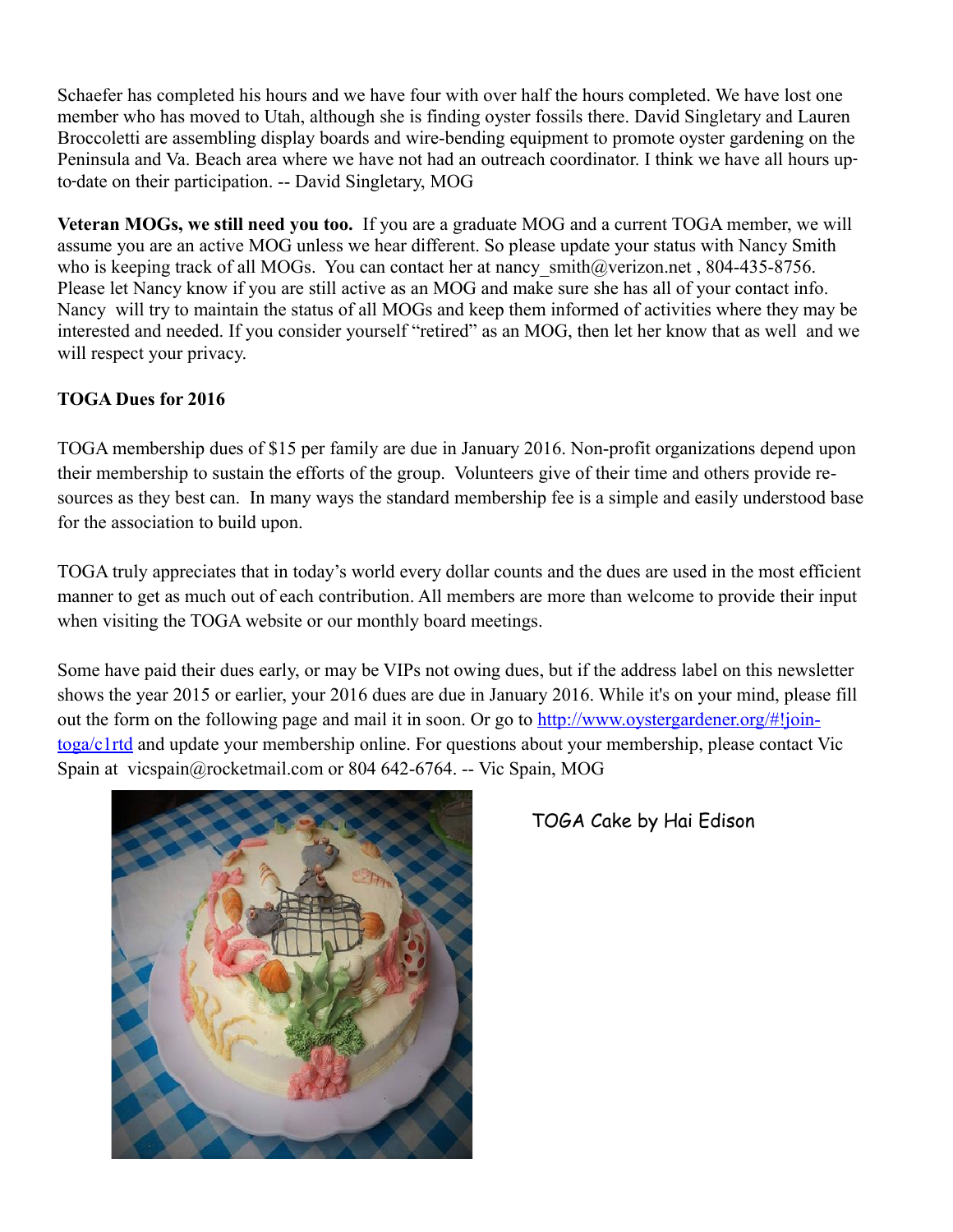# **Please Share this TOGA Membership Form**

You are invited to become a member of the Tidewater Oyster Gardeners Association, a group of people interested in growing oysters for fun, for delicious food, and to help restore the health of the Chesapeake Bay. You may also use this to renew your membership.

**Members** 

•Receive newsletters with the latest oyster gardening information

•Participate in educational events sponsored by TOGA

•Learn about innovations in oyster gardening techniques

•Benefit from the expertise of hundreds of others interested in growing oysters

Membership is \$15.00 for one year, individual or family. This ensures that you will

receive regular newsletters and notice of upcoming events.

#### **NOTES**

- Annual membership has increased to \$15 for 2015 and beyond, as approved by the membership.

- The number by your name on this newsletter address block indicates the latest year for which your dues have been paid.

Please fill out membership form below and send to **TOGA, PO Box 2463, Gloucester, VA 23061** with a check for \$15 membership dues, payable to TOGA. If you want, you can make an additional donation to support TOGA's educational activities. You can include it in the same check.

| <b>TOGA Membership</b>                          |
|-------------------------------------------------|
| Check New member or Renewal Additional Donation |
| Name                                            |
|                                                 |
| City, State, and Zip                            |
|                                                 |
|                                                 |
| Body of water where oysters will be grown       |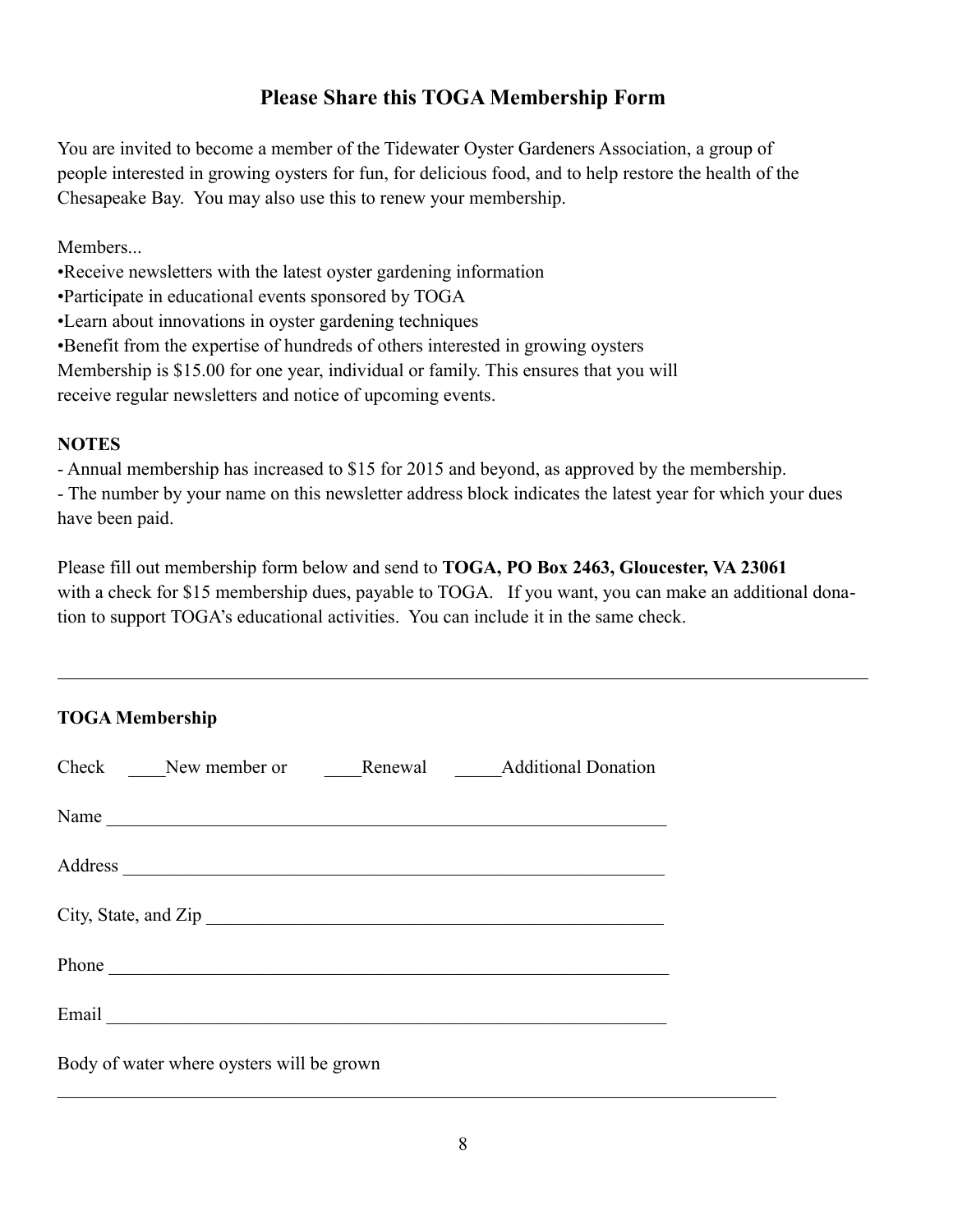# *Happy Holidays from all of us at TOGA*





Our newsletter was paid for by funds generated from the sale of Chesapeake Bay license plates. These funds also help pay for the Spring Fairs and the MOG course. See **http://dmv.virginia.gov/exec/vehicle/splates/info.asp?idnm=CB**